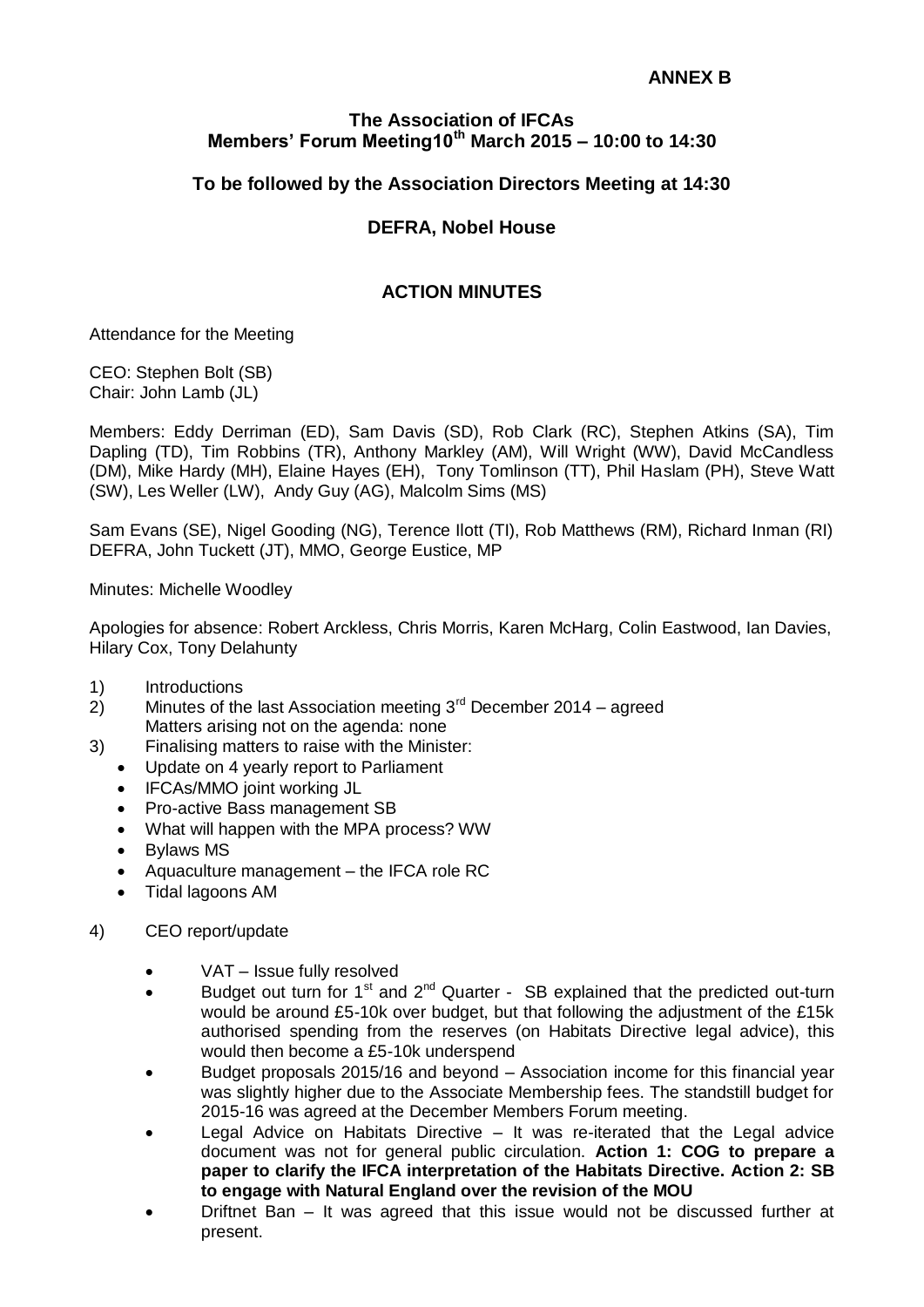- Capital Equipment Insurance Although the under-writers would remain the same for the Insurance of the Association owned equipment, the account needs to move with the brokers. **Action 3: SB to liaise with Colin Trundle (Cornwall IFCA) and action move.** The £4k costing has been absorbed into the budget
- Four yearly report to parliament update RI confirmed that this will be potentially put before parliament on 17/3/15
- MPAs
	- i. Reporting to Project Board: **Action 4: SB to send out MPA reporting requests by 13/3/15.** Completion deadline for these is March 24<sup>th</sup> to enable SB to report at the April Project Board meeting
	- ii. MPA Revenue £300k division between the IFCAs: **Action 5: SB to send out simple template for the IFCAs to bid for a share of the revenue monies to enable the achievement of DEFRAs MPA 2016 deadline.** The final decision on allocation will be made by DEFRA
	- **iii.** MPA NE timetables**: Action 6: IFCAs to report back to SB regarding the revised conservation advice template, and in particular how the £300k revenue may alter the importance of the revised NE timetable**
- Bass Update The IFCA position on Bass was discussed with the Minister (see appendix 2) and was not consequently re-discussed. The IFCA Bass Position is a draft working document for discussion with DEFRA. It has not yet been discussed with individual committees, but represents an appropriate way forward for the IFCAs.
- MMO/IFCA Joint Working This was discussed at length with the Minister, Sam Evans and John Tuckett (see Appendices 1 and 2)
- Association Meeting Log For information
- 5) MMO Appointee recruitment process update There were 84 vacancies and 108 applicants. 96 applicants were interviewed. Discussions around shortcomings from the recruitment process centred around the lack of communication, the complexity of the application process disenfranchising applicants, calibre of applicants and timeline issues. JT said these would be addressed at a formal post-process "lessons learnt" review.
- 6) 11.00 Sam Evans, Nigel Gooding, Rob Matthews, Richard Inman, Terence Ilott, John Tuckett. Introductions and brief updates: Appendix 1
- 7) 11.30 George Eustice: Appendix 2
	- a) Minister's perspective
	- b) Questions and Answers
- 1 pm Lunch
- 8) Unfinished items
- 9) Date of next Members Forum Meeting  $9<sup>th</sup>$  June 2015
- 10) AOB (Please advise in advance)
- 14.30 Close of meeting to be followed by Association Directors meeting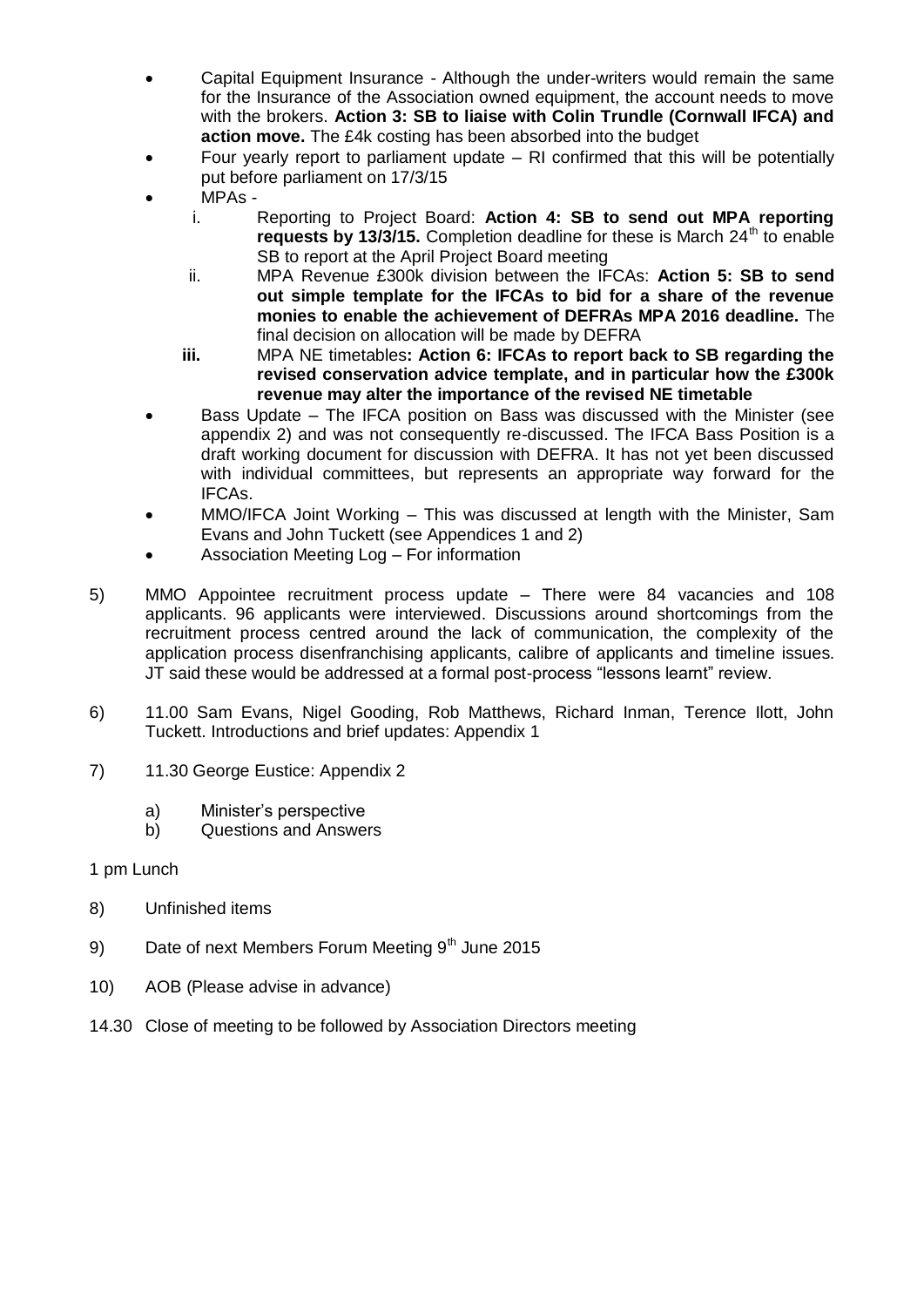### **Appendix 1:**

### **John Tuckett, Sam Evans, Rob Matthews and Terence Ilott Question and Answer session with the Members**

There was discussion around joint working. JT said that any joint working approach needed to be imaginative, and start from a 'blank sheet' rather than from pre-conceived ideas. JT mentioned that the MMO had set up a Fisheries project board dealing specifically with fisheries management. **Action 7: SB to contact Andy Beattie regarding Joint working.**

SE then spoke of the necessity for joint working, and for the need to be positive about this. There would need to be governance in place to enable equitable partnership working. SE said that there was a need to recognise that each organisation has a responsibility to fulfil its delivery targets, and any joint working should not hinder this.

JL said that the IFCAs were interested in discussing the potential for creating efficiencies in delivery through co-operation with other stakeholders. WW spoke of the importance of recognising the individualism of the regional IFCAs and for the need adopt a flexible approach to take account of subtle nuances rather than adopt a 'one-size-fits-all' approach. TD stressed the need to look for opportunities for co-operation to achieve the aims of each organisation.

EH raised the query on a previously mentioned marine mammal report on the protection of mobile species in special areas of conservation. TI explained that this was a JNCC report and that he would make enquiries about it and respond to EH via the Association. **Action 8: SB to ask TI for details of the report and forward to the IFCAs as appropriate**

### **Nigel Gooding update**

There have been 4 years of close working between the IFCAs and DEFRA, with good examples of delivery of HLOs.

Evidence should be gathered via the IFCAs, EA, DEFRA, the MMO and CEFAS on how joint working and collaboration would promote success. TR mentioned that evidence gathering is duplicated with the IFCAs going to sites and finding CEFAS and NE have already gathered evidence. This is an area where partnership working would prevent this duplication.PH said that there needs to be acknowledgement to the stakeholders involved, that the process has moving targets, and NG agreed that it is important to communicate the message that there will be incremental increases to the management measures to achieve targets and to prove effective.

TD mentioned that the pace of achievement is not always recognised at a local level, as IFCA members may have diverse views. He suggested that DEFRA could produce a guidance plan to promote the work of the IFCAs to the IFCA members, to ensure their future support. A plan is needed to help the IFCAs communicate their drivers and expectations to their members. **Action 9: SB to ask TI to review.**

NG was asked for an update on CFP: NG indicated that the regional implementation of the discard ban had presented no significant problems with pelagics. However a demersal ban will need to be implemented on a regional basis, with a phased approach seeking agreement from the counties in that region. There will be a consultation on how to practically implement a ban, its impact on licensing control, and its management. It is hoped to gather information from fishermen first-hand. It is hoped that the timescale will be commencement in January 2016 and phased by species to January 2019. A species led targeted approach could marginalize inshore fisheries. NG said that the consultation will create an overhaul for all fleets, with solutions being fed in to the plans, with an agreed approach region by region.

NG stressed that regular DEFRA updates via the Association would keep regions abreast of developments. He acknowledged that it will be the biggest challenge since the UK joined the CFP. JT mentioned that there would need to be joint working over the implementation of the discards ban.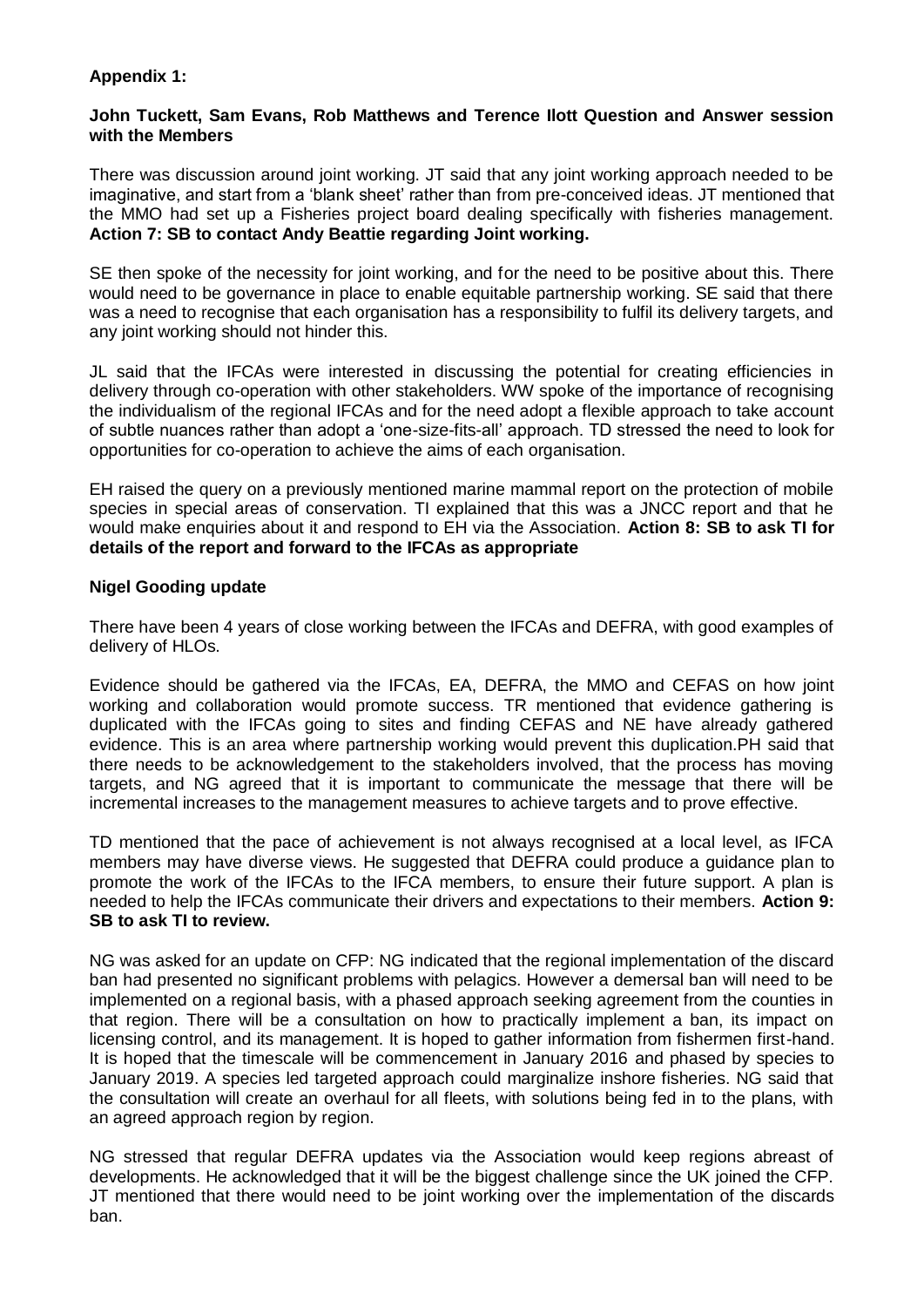The subject of the Section 31 grant was discussed. RM explained that there would be targeted allocation based on needs.

### **Appendix 2: Minister's perspective followed by questions and answers**

The Minister spoke about the 4 yearly Report to Parliament. Themes were the work that has been achieved despite the challenges of budget and the environment. He mentioned the variance in committee sizes around the IFCAs; those that are too big make decision making difficult, whilst the very small committees may not be representative of key interests.

Within Marine planning there is a need for democratic accountability. Licensing decisions made via Local Authorities or IFCAs can get caught in a lengthy process before being agreed. The Minister said that there was a need to simplify the process, creating an environment where closer working between the IFCAs and the MMO can speed up the process, but still maintain the appropriate level of accountability.

MCZs: The  $2^{nd}$  tranche consultation is continuing as agreed. The  $3^{rd}$  tranche consultations will begin in 2016; the aim of these is to explain designation to the layman to obtain support for this necessary protection of features. The Minister announced £300,000 in New Burdens money to support the IFCAs to achieve their 2016 targets. JL voiced concern that the IFCAs may not receive all of this from the Local Authorities. RM of DEFRA clarified that this was NOT New Burdens funding, but a Section 31 grant which the IFCAs could apply to DEFRA for via the Association.

SB spoke to the Minister about the IFCAs pro-active draft consolidated position on Bass. The Minister responded by saying that at the December Council (EU) emergency measures for a pear trawling ban for thte January-April season had been discussed. He acknowledged the need to recognise fishing mortality from gill netting and otter trawling, and spoke of bag limits and minimum landing size as being possible management measures to consider.

JL spoke to the Minister about joint working, and the Tri-Partite meetings being held between the IFCAs, DEFRA and the MMO, and re-iterated that the IFCAs were positive about the need to explore joint working. TD said that the culture of co-operation (which is mentioned in the MACAA) needs to be remembered espercially for such areas as training, survey work and enforcement to avoid duplication of tasks and wasting of resources.

TM spoke to the Minister regarding tidal lagoons, with particular reference to those in the North West. He enquired on the emergence of marine planning in these areas. SE agreed that it was a relatively new area to be managed and that there was a need to monitor these areas and to evidence any emerging impacts on the marine environment.

MS spoke about the timescales currently surrounding bylaw creation. The lengthy process is having a negative impact on the professional reputation of the IFCAs. SE responded by saying that a Bylaw team to specifically process bylaw applications in a timely manner was needed. SE asked that any problems currently surrounding bylaw processing should be brought directly to him and his team, for attention.

RC spoke about aquaculture, saying that at the end of the recent consultation, the IFCAs were now managing these 100 year old sustainable fisheries. The IFCAs are sub-leasing the land to these commercial businesses and there is no public right to access the sites. The IFCAs would welcome clarification from Sea Fish and/or DEFRA regarding the role and capacity of the IFCAs in this area of enforcement/management. SE responded by saying that in this new area of management there is a need for the conservation and economic opportunities to be contextualized. Further discussion would be needed on this.

MPAs were discussed by the Minister who acknowledged that the Tranche 1 sites had represented a big challenge, impacting greatly on the time and resources of the IFCAs. He said that the IFCA model was however best placed to implement this challenging management plan, as their individual localism provided good solutions to protect the marine environment at a relatively low cost. RC said that overall tranche 1 had not been contentious, as voluntary measures and